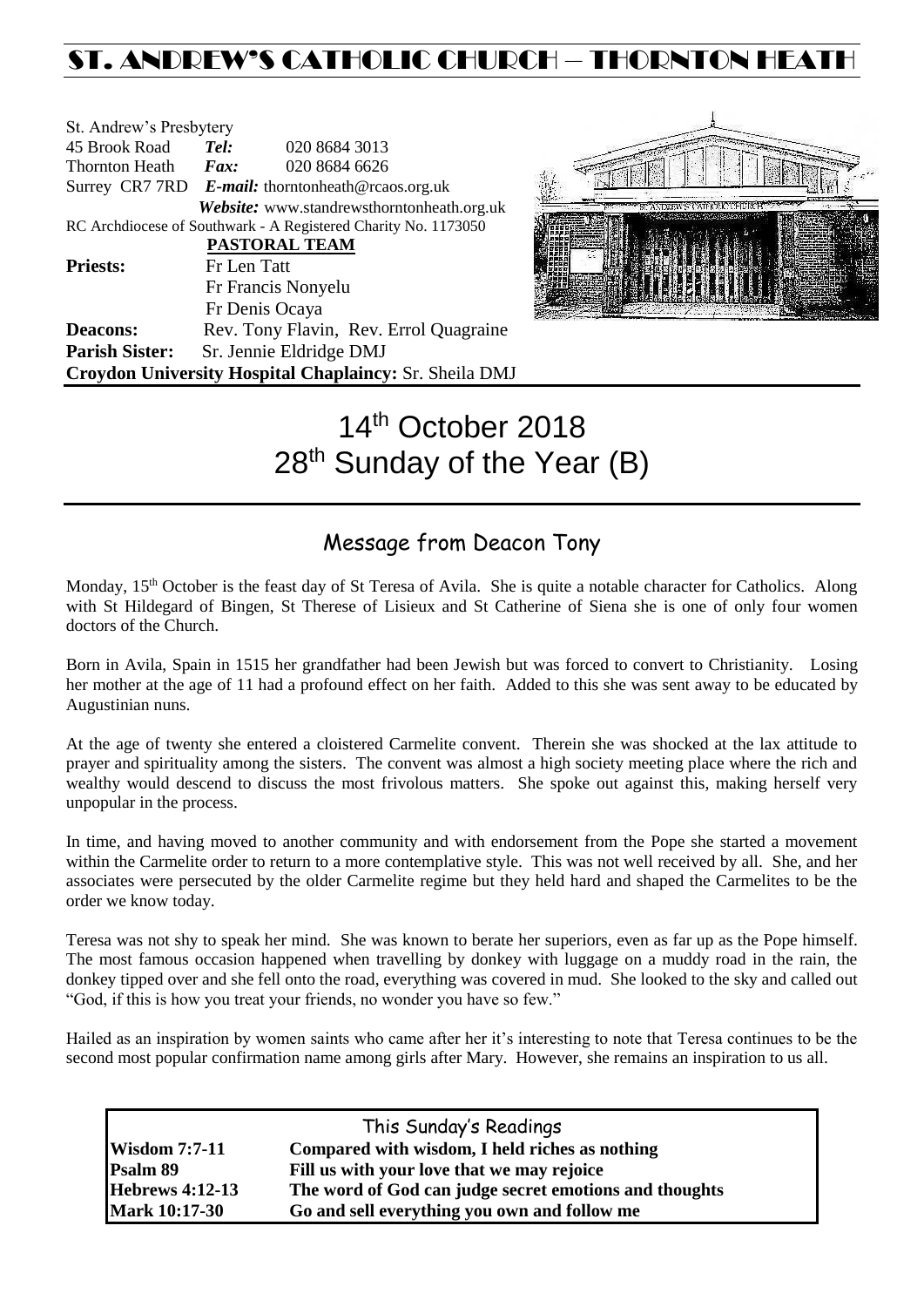## Diary for the Week

| Sunday 14 <sup>th</sup> October   |                    | 6.00pm (Saturday) First Mass of Sunday | <b>Gonsalves Family</b>   |
|-----------------------------------|--------------------|----------------------------------------|---------------------------|
| $28^{th}$ Sunday of the Year      |                    |                                        |                           |
| (B)                               | 9.30am             | Mass                                   | <b>Holy Souls</b>         |
|                                   | 11.30am            | Mass                                   | <b>Holy Souls</b>         |
|                                   | 5.00pm             | <b>Rosary</b>                          |                           |
|                                   | $5.15 - 5.45$ pm   | <b>Exposition and Benediction</b>      |                           |
|                                   | 6.00 <sub>pm</sub> | Mass                                   | Parishioners              |
|                                   | $7.00 - 9.00$ pm   | <b>Charismatic Prayer Group</b>        |                           |
| Monday 15 <sup>th</sup> October   | 7.30am             | <b>Mass</b>                            | <b>Holy Souls</b>         |
| St Teresa of Avila                | 10.00am            | Mass                                   | <b>Holy Souls</b>         |
| Gal 4:22-24. 26-27. 31-           | $5.45 - 7.15$ pm   | <b>Beavers (hall)</b>                  |                           |
| 5:1; Lk 11:29-32                  | $7.00 - 8.00$ pm   | <b>Parish Surgery</b>                  |                           |
|                                   | $7.30 - 9.00$ pm   | Scouts (hall)                          |                           |
|                                   |                    |                                        |                           |
| Tuesday 16 <sup>th</sup> October  | 7.30am             | Mass                                   | <b>Holy Souls</b>         |
| St Hedwig, St Margaret            | 10.00am            | <b>Mass</b>                            | <b>Holy Souls</b>         |
| Mary Alacoque                     | <b>6.30pm</b>      | R.C.I.C. (hall)                        |                           |
| Gal 5:1-6                         | 7.30pm             | <b>Finance Committee Meeting</b>       |                           |
| Lk 11:37-41                       | 7.45pm             | R.C.I.A. (hall)                        |                           |
| Wednesday 17th October            | 7.30am             | <b>Mass</b>                            | <b>Holy Souls</b>         |
| <b>St Ignatius of Antioch</b>     | 10.00am            | Mass                                   | <b>Holy Souls</b>         |
| Gal 5:18-25                       | 2.00 <sub>pm</sub> | <b>Active Retirement Group</b>         |                           |
| Lk 11:42-46                       | 6.00pm             | <b>Lectio Divina Group (hall)</b>      |                           |
|                                   | 7.30pm             | <b>Legion of Mary (hall)</b>           |                           |
| Thursday 18 <sup>th</sup> October | 7.30am             | Mass                                   | <b>Holy Souls</b>         |
| St Luke                           | 10.00am            | Mass                                   | Power & Fennelly Families |
| 2 Tim 4:10-17                     | $7.00 - 8.30$ pm   | <b>Cubs (St James the Great)</b>       |                           |
| Lk 10:1-9                         | 7.30pm             | <b>Spirituality Talk (hall)</b>        |                           |
| Friday 19 <sup>th</sup> October   | 7.30am             | Mass                                   | <b>Holy Souls</b>         |
| Saints John de Brebeuf &          | 10.00am            | <b>Funeral Mass</b>                    | Mrs Joyce Campagnac RIP   |
| Isaac Jogues &                    |                    |                                        |                           |
| Companions, St Paul of            |                    |                                        |                           |
| the Cross. Eph $1:11-14$          |                    |                                        |                           |
| Lk 12:1-7                         |                    |                                        |                           |
| Saturday 20 <sup>th</sup> October | 9.30am             | <b>Mass</b>                            | <b>Holy Souls</b>         |
| Feria                             | $10.00 - 10.30$ am | <b>Confessions</b>                     |                           |
| Eph 1:15-23                       | $10.30 - 4.30$ pm  | <b>Youth Ministry Training Day</b>     |                           |
| Lk 12:8-12                        | $5.00 - 5.30$ pm   | <b>Confessions</b>                     |                           |
|                                   | 6.00 <sub>pm</sub> | First Mass of Sunday                   | Glenda McGrath RIP        |
| Sunday 21 <sup>st</sup> October   | 9.30am             | Mass                                   | <b>Holy Souls</b>         |
| $29th$ Sunday of the Year         | 11.30am            | <b>Mass</b>                            | Parishioners              |
| (B)                               | 5.00pm             | <b>Rosary</b>                          |                           |
|                                   | $5.15 - 5.45$ pm   | <b>Exposition and Benediction</b>      |                           |
|                                   | 6.00 <sub>pm</sub> | Mass                                   | <b>Holy Souls</b>         |
|                                   | $7.00 - 9.00$ pm   | <b>Charismatic Prayer Group</b>        |                           |
|                                   |                    |                                        |                           |

|                                                       | <b>Money Matters</b>                                                                                                                                                                                                        |                                                                                                   |
|-------------------------------------------------------|-----------------------------------------------------------------------------------------------------------------------------------------------------------------------------------------------------------------------------|---------------------------------------------------------------------------------------------------|
|                                                       | <b>Collection Last Sunday</b><br>Payment by Standing Order<br>Total offertory<br><b>Collection for CAFOD Family Fast Day</b><br>Second collection for the Parish Building Maintenance Fund<br>Thank you for your generosity | £1,258.73 $(\text{\textsterling}1.25 \text{ per person})$<br>£ $761.00$<br>£2,019.73<br>£1,195.92 |
| Altar Servers<br>This week Team 1<br>Next week Team 2 |                                                                                                                                                                                                                             | Church Cleaners<br>This week Judie's Crew<br>Next week Fifi's Group                               |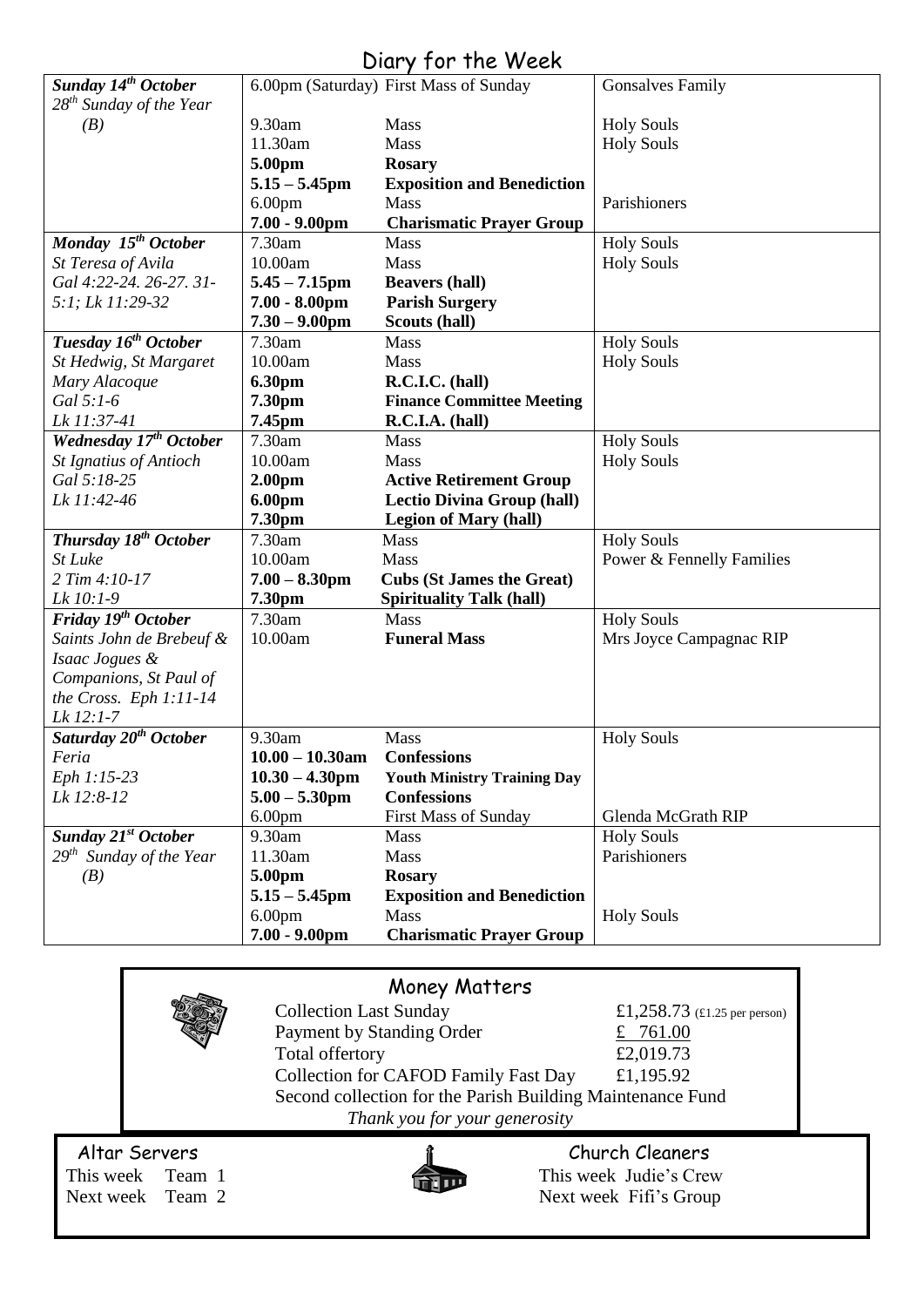### St. Andrew's Parish Notices

#### **ANNUAL MASS COUNT**

Thank you to our PPC members who will be counting the numbers,

#### **THE RITE OF CHRISTIAN INITIATION OF ADULTS (R.C.I.A.)**

Are you interested in becoming a Catholic or just want to learn more about the Catholic faith? If so, the RCIA group is the place for you. Please let the Priests know if you are interested or ring the Parish office and leave your contact details. We meet every Tuesday evening at 7.45pm in the hall.

#### **RITE OF CHRISTIAN INITIATION OF CHILDREN (R.C.I.C.)**

The Rite of Christian Initiation of Children (RCIC) will have their third session on Tuesday at 6.30pm on 16<sup>th</sup> October in the parish hall. This is for children over the age of 7 years who have not been baptised and for those children in year 5 and over who have not made their First Communion. Children must be accompanied by an adult. This is the last session at which new candidates will be accepted for this year.

#### **SECOND COLLECTION THIS WEEKEND**

The collection will be for the Parish Building Maintenance Fund. The money raised so far has helped considerably with the long list of jobs that need fixing for the Church, hall and priest's house but we still have a way to go. Thank you for your continued support.

#### **SCOUT GROUP**

This year our Scout Group is celebrating 85 Years of scouting! To mark this amazing year we are setting ourselves 85 challenges - some are fun and some are serious but all are about team work and helping others. Over the next few weeks the children in the group are undertaking a sponsored 85 minute silence - all the money raised will go to our 5 charities: The Lily May Alice CAFOD Candlelight Fund, Eden Farm - helping Orphans in Zambia, St Christopher's Candle Project - helping bereaved children in the UK, The Ugandan Maternity and Water Appeal - helping a village in Uganda get running water in their maternity Unit, The Children's Trust - helping children in the UK with brain injuries. As we all know it's hard not to speak for a long period of time as an adult let alone when you are a child! We would be absolutely thrilled if any parishioners would sponsor our remarkable young people. *Please see Ian Carlyle or Sarah Gater at Church Parade this week* or email us at [scouts26croydon@hotmail.co.uk.](mailto:scouts26croydon@hotmail.co.uk) Any little amount can make such a difference to our amazing charities. Thank you so much for your support.

#### **STEWARDSHIP TALKS: THURSDAYS AT 7.30PM IN THE HALL**

Please join us for St Andrew's An Encounter with the Lord through Spirituality talks. The talks explore some of the spiritualities of the Church and to encounter the Lord. The talks have been very well attended and are on Thursday evenings in the hall starting at 7.30pm. This week the talk is "The Spirituality of the Desert Fathers and Mothers" with Chris Chapman.

#### **CAFOD**

Thank you so much for supporting CAFOD's Family Fast Day. Our parish raised £1,195.92 which will mean more families around the world have what they need to survive and thrive, now and into the future. Thank you to everyone who gave. Your gifts will change lives.

#### **YOUTH MINISTRY**

There will be a training day here at St Andrew's for Youth Ministry on Saturday  $20<sup>th</sup>$  October, 10.30 – 4.30pm. The day is aimed at those who are involved with young people, including Confirmation catechists, youth leaders/volunteers (and those who might be interested in doing so). We will focus on an introduction to youth ministry, resources, safeguarding and of course networking. To reserve a place on the day please email: [knorth@scys.org.uk](mailto:knorth@scys.org.uk) (and please bring a packed lunch with you on the day). We hope to see as many of you as possible, please have a word with Fr Len if you need more info.

#### **KEEPING YOUR BELONGINGS SAFE**

We have recently had a couple of incidents where people's belongings might not be safe if you leave them on the floor or on the benches when you go up for Communion. Please can we ask that you always keep your belongings with you at all times to keep them safe.